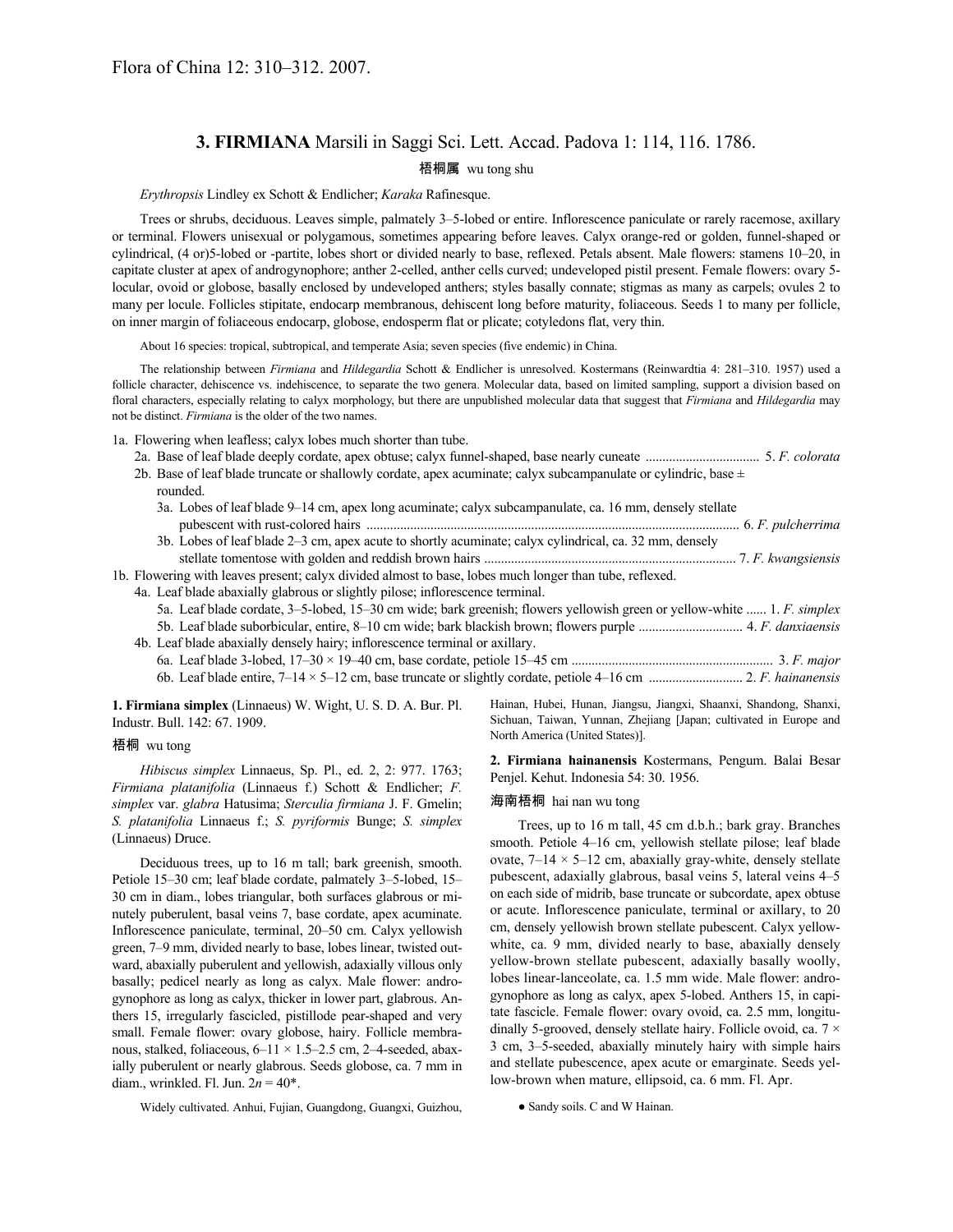**3. Firmiana major** (W. W. Smith) Handel-Mazzetti, Anz. Akad. Wiss. Wien, Math.-Naturwiss. Kl. 60: 96. 1924 [*"Firmiania maior"*].

#### 云南梧桐 yun nan wu tong

*Sterculia platanifolia* Linnaeus f. var*. major* W. W. Smith, Notes Roy. Bot. Gard. Edinburgh 9: 130. 1916; *Hildegardia major* (W. W. Smith) Kostermans.

Deciduous trees, up to 15 m tall; trunk erect; bark greenish gray-black, rough. Branchlets robust, puberulent. Petiole robust, 15–45 cm, puberulent at first, glabrescent; leaf blade palmately 3-lobed,  $17-30 \times 19-40$  cm, usually wider than long, abaxially densely yellow-brown puberulent, glabrescent, adaxially glabrous, basal veins 5–7, base cordate, apex acute or acuminate. Inflorescence paniculate, terminal or axillary. Calyx purple-red, ca. 12 mm, hairy, divided nearly to base, lobes linear or oblonglinear. Male flowers: androgynophore long, tube-shaped. Female flowers: ovary long stalked, abaxially velutinous; ovules many; staminodes present. Follicle membranous, ca.  $7 \times 4.5$ cm, nearly glabrous. Seeds yellow-brown, globose, ca. 8 mm, wrinkled. Fl. Jun–Jul, fr. Oct.

● Slopes; 1600–3000 m. SW Sichuan, C, S, and W Yunnan.

The synonym *Hildegardia major* was the source of the report in Bayer and Kubitzki (Fam. Gen. Vasc. Pl. 5: 265. 2003) that the genus *Hildegardia* Schott & Endlicher occurs in China.

**4. Firmiana danxiaensis** H. H. Hsue & H. S. Kiu, J. S. China Agric. Univ. 8(3): 2. 1987.

#### 丹霞梧桐 dan xia wu tong

Trees, 3–8 m tall; bark black-brown. Branchlets terete, greenish, glabrous. Petiole 4.5–8.5 cm, glabrous; leaf blade suborbicular,  $8-10 \times 8-10$  cm, thinly leathery, glabrous, basal veins 7, prominently raised abaxially and apparent adaxially, base cordate, margin entire or 3-lobed at apex, apex shortly acute. Inflorescence paniculate, up to 20 cm, many-flowered, densely yellow stellate tomentose. Calyx purple, divided nearly to base, abaxially densely yellowish pilose, adaxially white villous at base, lobes linear, ca.  $10 \times 1 - 1.2$  mm. Stamens 15. Ovary subglobose, 5-celled, ca. 4 mm, 5-grooved, densely stellate tomentose. Follicle oblanceolate, 8–10  $\times$  2.5–3 cm, 2- or 3seeded, subglabrous. Seeds yellowish brown, globose, ca. 6 mm in diam.

● Limestone forests; 200–300 m. Guangdong.

**5. Firmiana colorata** (Roxburgh) R. Brown, *Pterocymbium*, 235. Jun 1844.

#### 火桐 huo tong

*Sterculia colorata* Roxburgh, Pl. Coromandel 1: 26. 1795; *Erythropsis colorata* (Roxburgh) Burkill; *E. roxburghiana* Schott & Endlicher, nom. illeg. superfl.; *Karaka colorata* (Roxburgh) Rafinesque.

Deciduous trees, up to 15 m tall. Branchlets gray-black when desiccate, minutely gray puberulent. Petiole 10–15 cm; leaf blade broadly cordate,  $17.5-25 \times 18-20$  cm, thinly leathery, both surfaces sparsely yellowish stellate puberulent, basal veins

5–7, veinlets prominently raised on both surfaces, nearly parallel, base deeply cordate, apex 3–5-lobed, middle lobe ca. 5 cm, apex obtuse, lateral lobes ca. 3 cm. Inflorescence cymose-paniculate, up to 7 cm, densely orange-red stellate puberulent. Pedicels 4–5 mm, puberulent. Calyx funnel-shaped, base nearly cuneate, ca.  $20 \times 7-8$  mm, apex 5-lobed, abaxially densely stellate puberulent with orange hairs, adaxially densely puberulent, lobes ovate-triangular, ca. 4 mm, apex acute. Male flower: androgynophore 10–12 mm, stellate puberulent. Female flower: ovary 5-locular, nearly separated, glabrous. Style short; stigma curved outward. Follicle stalked, red or purple when mature, foliaceous, tongue-shaped, 5–7 cm, 2–4-seeded, with apparent venation. Seeds black, globose, ca. 6 mm in diam. Fl. Mar–Apr.

Forested slopes; 700–1000 m. S Yunnan [Bhutan, India (including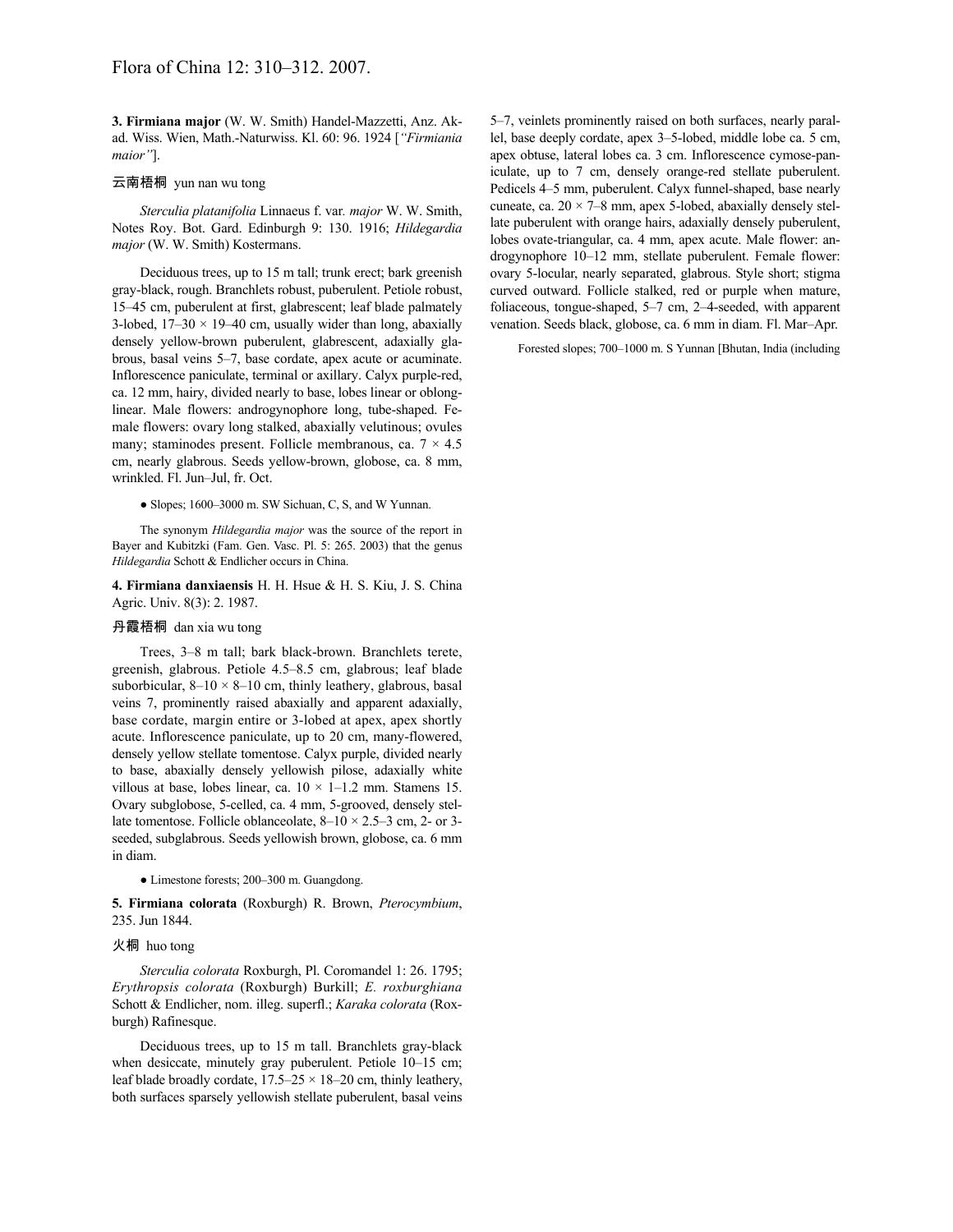Andaman Islands), Indonesia (Sumatra), Malaysia, Myanmar, Nepal, Sri Lanka, Thailand, Vietnam].

The place of publication of *Firmiana colorata* is often given as R. Brown in Bennett, Pl. Jav. Rar. 235. 1844, which was published in November 1844 and was thus predated by Brown's preprint published in June of the same year.

**6. Firmiana pulcherrima** H. H. Hsue, Acta Phytotax. Sin. 8: 271. 1963.

## 美丽火桐 mei li huo tong

*Erythropsis pulcherrima* (H. H. Hsue) H. H. Hsue.

Deciduous trees, up to 18 m tall; bark gray-white or brownblack. Branchlets purple when desiccate, glabrate. Leaves heteromorphic; petiole 6–17 cm, glabrate; leaf blade 3–5-palmate or entire,  $7-23 \times 7-9$  cm, middle lobe up to 14 cm, lateral lobes to 9 cm, papery, stellate puberulent at base of midrib only, basal veins 5, prominent on both surfaces, base truncate or subcordate, apex caudate. Inflorescence cymose, paniculate, 8–14 cm, densely brown-red stellate hairy. Pedicel 3–4 mm. Calyx nearly campanulate, ca.  $16 \times 8$  mm, apically 5-lobed, abaxially densely brownish red stellate hairy, adaxially villous around base, lobes triangular, ca. 3 mm. Male flower: androgynophore ca. 24 mm, stellate hairy. Anthers 15–25, in capitate cluster, enclosing 5 sterile, nearly free, carpels. Female flower and fruit unknown. Fl. Apr–May.

● Forests, stream valleys. E Hainan.

**7. Firmiana kwangsiensis** H. H. Hsue, Acta Phytotax. Sin. 15(1): 81. 1977.

#### 广西火桐 guang xi huo tong

*Erythropsis kwangsiensis* (H. H. Hsue) H. H. Hsue.

Deciduous trees, up to 10 m tall; bark gray, not flaking. Branchlets gray-brown, nearly glabrous; young buds densely yellow-brown stellate puberulent. Petiole to 20 cm, minutely yellowish brown stellate hairy; leaf blade broadly ovate or nearly round,  $10-17 \times 9-17$  cm, entire or apically 3-lobed, papery, both surfaces sparsely puberulent, densely hairy in axils of veins, basal veins 5–7, veinlets prominent on both sides, nearly parallel, base truncate or nearly cordate, lobes acuminate or acute, 2–3 cm. Inflorescence cymose-racemose, 5–7 cm. Pedicels 4–8 mm, golden to red-brown stellate hairy. Calyx cylindric, ca.  $32 \times 11$  mm, apically 5-lobed, abaxially golden to red-brown stellate hairy, adaxially bright red stellate pilose, lobes triangular-ovate, ca. 4 mm. Male flowers: androgynophore ca. 28 mm. Anthers 15, in capitate cluster. Fruit unknown. Fl. Jun.

<sup>●</sup> Scrub-covered slopes; 900–1000 m. Guangxi (Jinxi).